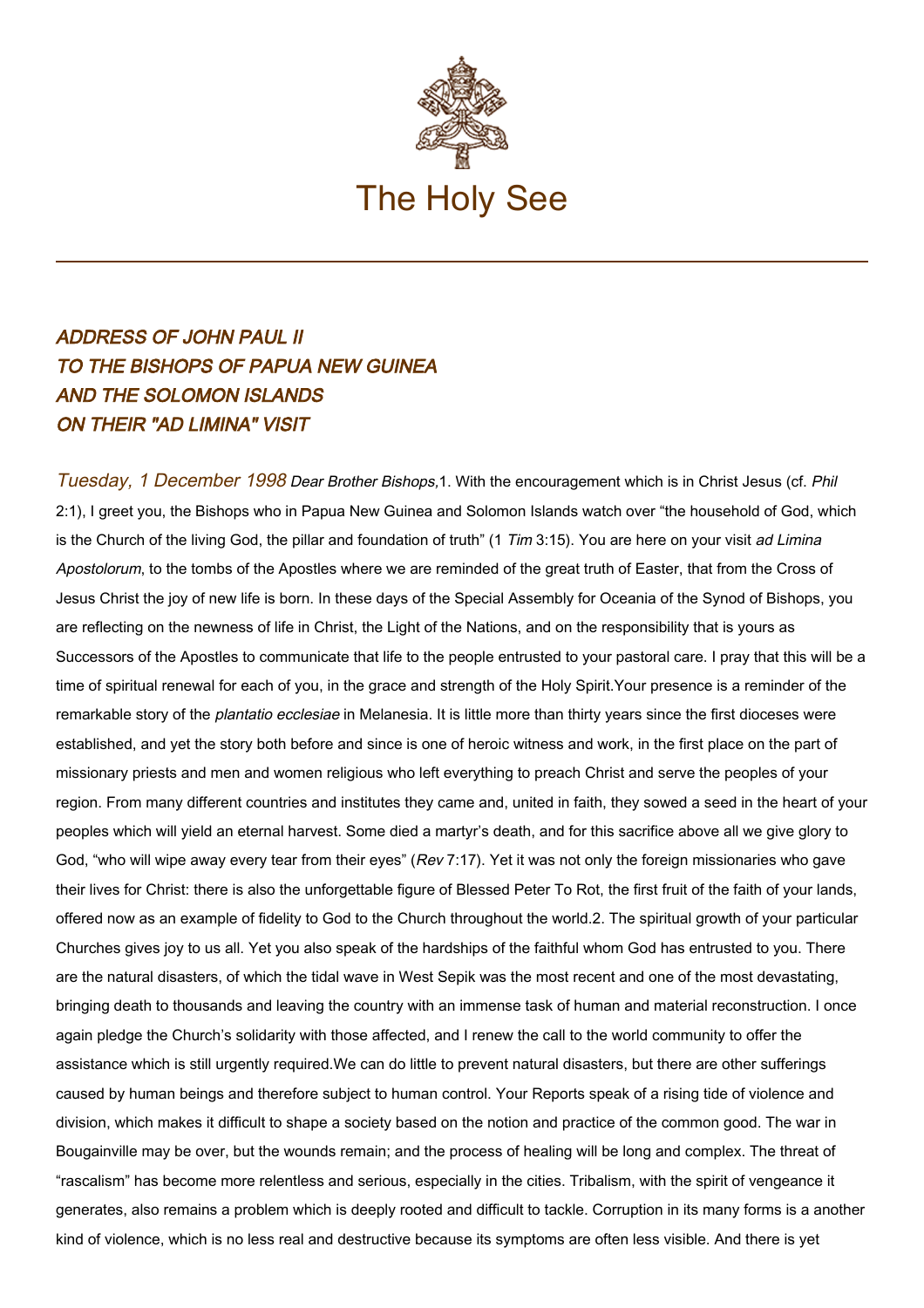another kind of violence: spiritual violence in the divisiveness found in the religious sects which flourish in times of hardship and which feed off people's expectations and fears.3. The situation reflects a certain breakdown of the traditional ways of your cultures, with the consequent weakening of the structures and institutions which gave traditional societies their stability and transmitted the values which gave them life. Chief among these is the family, which has been placed under great pressure in recent times and which is always the point at which the symptoms of social malaise first appear. There is also widespread unemployment, which leaves many young people frustrated and angry, with low selfesteem and little hope for the future. But none of this is unknown to you, dear Brothers: indeed these are precisely the afflictions of your people which you bring to Christ every day in prayer and on which you are reflecting during the Synod. In a cultural situation as diversified as yours, it is never easy to overcome division and counter violence; yet the promotion of harmony and of a culture of the common good is deeply related to the truth of the Gospel and calls for your wise and energetic spiritual leadership.In the face of violence and division, there is always the temptation to reply in kind, and it is precisely this logic which is creating many of the troubles now affecting your people. Violence and division seem to be strength and seem to win the day. But the Gospel of the Crucified Christ insists that in fact they are always weakness and always defeat. Saint Paul speaks of the logic of the Cross in all its paradoxical force: "When I am weak, then I am strong" (2 Cor 12:10). What Christ wants for Papua New Guinea and Solomon Islands is true strength and true victory, the victory of grace over sin, of love over all that drives people apart.4. The first phase of the evangelization of your lands was slow and involved great sacrifice; and the same is true of the new phase which is now unfolding. The present stage of evangelization calls for great attention to be given to catechesis and education, if it is to ensure that the roots of the Gospel go deep into the good soil of "God's field" (1 Cor 3:9). This task involves a special effort particularly in three areas which are closely related: the family, the young, and community leaders.Families need greater support in situations where they are under pressure, and this support involves not just a helping hand in times of crisis but a sustained education in the values and practices which shape the Catholic vision of marriage and family life. There was a time when, despite the persistence of polygamy, traditional values and practices ensured a certain stability of families in your cultures, but in urban situations especially that is no longer the case; and this can create a vacuum which unsettles the family and thus threatens the very foundation of society. At such a time you are called to organize a great effort of education in support of the basic cell of human society. This must be an education which begins in school, which has a point of special focus in preparation for marriage, and continues throughout married life and especially in connection with the Christian initiation of children. In this task, the institutions of the Catholic school and parish remain fundamentally important.5. The young must be taught not just to be "a success", but to live truly Christian lives: of grace and holiness in their relationship with God, and of truth and love in all human relationships. That this is possible is clearly shown by the figure of Blessed Peter To Rot. Young people must be made to feel that they have a role and responsibility in the Church's life. They should be led little by little to sound knowledge of what the Church teaches – her faith and her moral teaching, especially as regards the common good. They should learn the supreme value of human life and the absolute dignity of the human person in a way that encourages a proper self-esteem. They should be taught to pray in a way that enables them to place their hope in God rather than in that which does not last. And all of this must be done in a way which takes account not only of the universal longings of the human heart but also of the particular cultural needs of your young people.From such a training will come the vocations to the priestly and religious life which your dioceses need now more than ever as the next phase in the evangelization of your societies unfolds and the number of foreign missionaries dwindles. The task may seem daunting, but "the love of Christ impels us" (2 Cor 5:14). Everything that you do for the education of the young people of Papua New Guinea and Solomon Islands is of immense value to them, to the Church and to society as a whole.6. Good education demands good teachers; and that is why the training of Church leaders –

 $\mathfrak{p}$